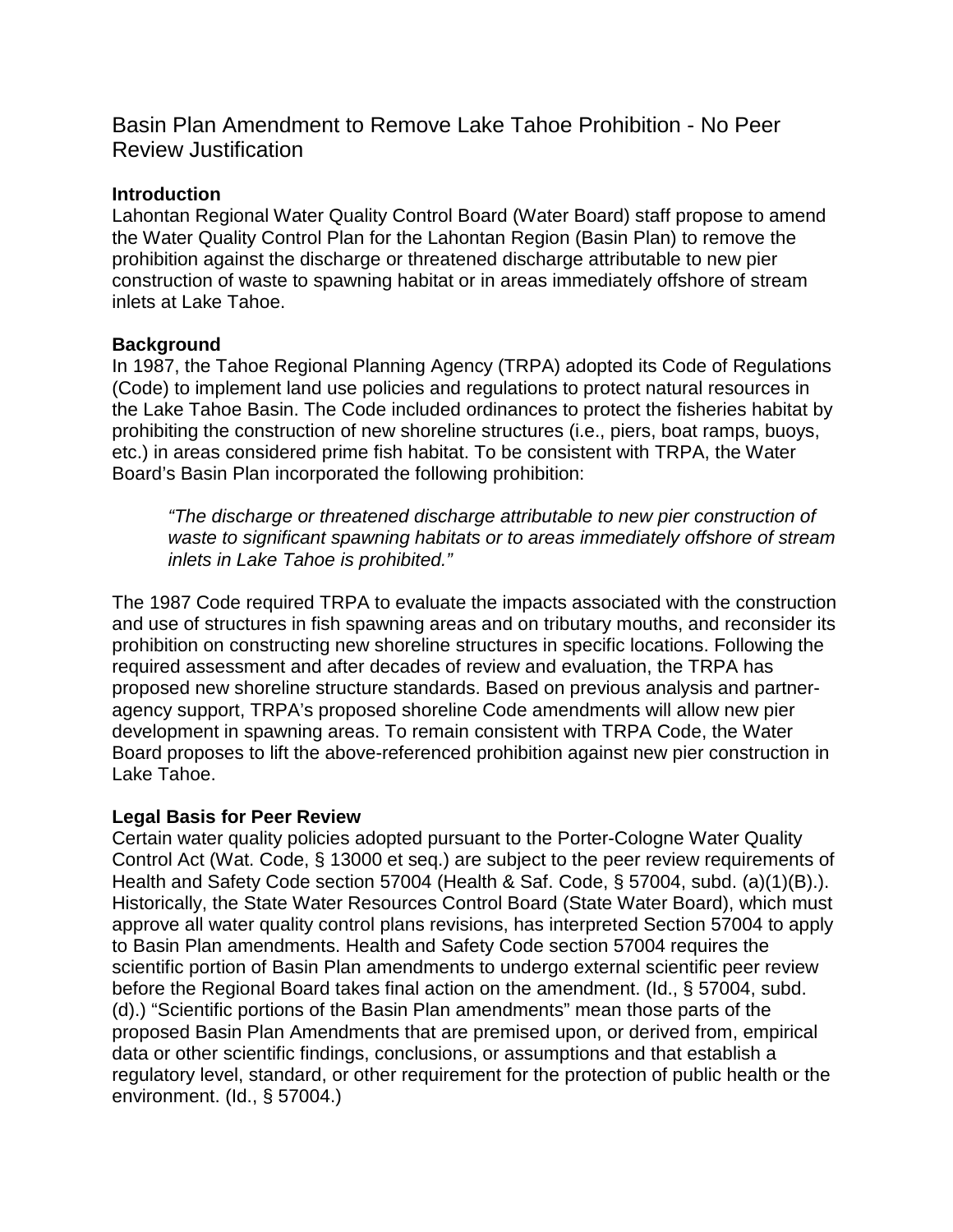# **No Peer Review is required for the proposed Basin Plan Amendment**

The proposed Basin Plan amendment to remove the prohibition related to pier construction in fish spawning habitat or in areas offshore of stream inlets does not rely upon any empirical data, scientific findings, conclusions, or assumptions to establish a new regulatory level, standard, or other requirement. Thus, the proposed Basin Plan amendment does not require peer review pursuant to Health and Safety Code section 57004.

The prohibition serves as a land use restriction that is inconsistent with the Water Board's regulatory mandate and is redundant with other Basin Plan prohibitions that protect Stream Environment Zone and surface water resources. The reference to pier development is an artifact of Basin Plan language that incorporated previous provisions of the Lake Tahoe Water Quality Management Plan, adopted pursuant to Clean Water Act Section 208 (208 Plan). Following approval of the Lake Tahoe TMDL and development of an updated regional plan, the TRPA amended the 208 Plan to address inconsistencies between the previous plan and updated policies, rendering the previous plan obsolete. Other Basin Plan amendments have effectively removed outdated 208 Plan references. The prohibition related to new pier development that remained for consistency with TRPA regulations is no longer needed.

De minimis potential affect to spawning habitat and offshore stream inlet areas Pier piling placement in fish spawning habitat results in a small habitat loss, as the piling directly covers spawning substrates and renders the substrate unusable by fish. Assuming a typical pier requires 20 pilings for support and each piling displaces 0.07 square meters of bottom substrate, an individual pier constructed in spawning habitat has the potential to cover 1.4 square meters (15 square feet) of spawning habitat. Of the estimated 2,041 acres of spawning habitat present in Lake Tahoe, 1,482 acres remain undisturbed. Considering the loss of habitat associated with an individual pier, only 0.0003 acres or 0.00002% of the total undisturbed acres that remain could be impacted by the construction of a single new pier.

Conservatively assuming 100% of the 128 allowable new private piers are located in spawning habitat, up to 179 square meters (1,920 square feet, or 0.04 acres) would be disturbed by new pier construction. This conservative estimate of 0.04 acres of potential spawning habitat disturbance represents approximately 0.003% of the total undisturbed spawning habitat that exists in Lake Tahoe. This estimate represents a worst-case scenario by assuming all of the new piers are located in spawning habitat. In reality, only a fraction of new pier construction would occur in these areas. With regard to percent removal of total habitat, the individual and cumulative impacts to spawning habitat resulting from new pier development are negligible.

## Existing regulatory oversight provides adequate protection

New pier development at Lake Tahoe must conform to parcel eligibility and density criteria specified by the TRPA. The only parcels eligible for new piers are littoral parcels (1) where fee titled is owned to at least the high-water mark (6221.9 feet); (2) that can